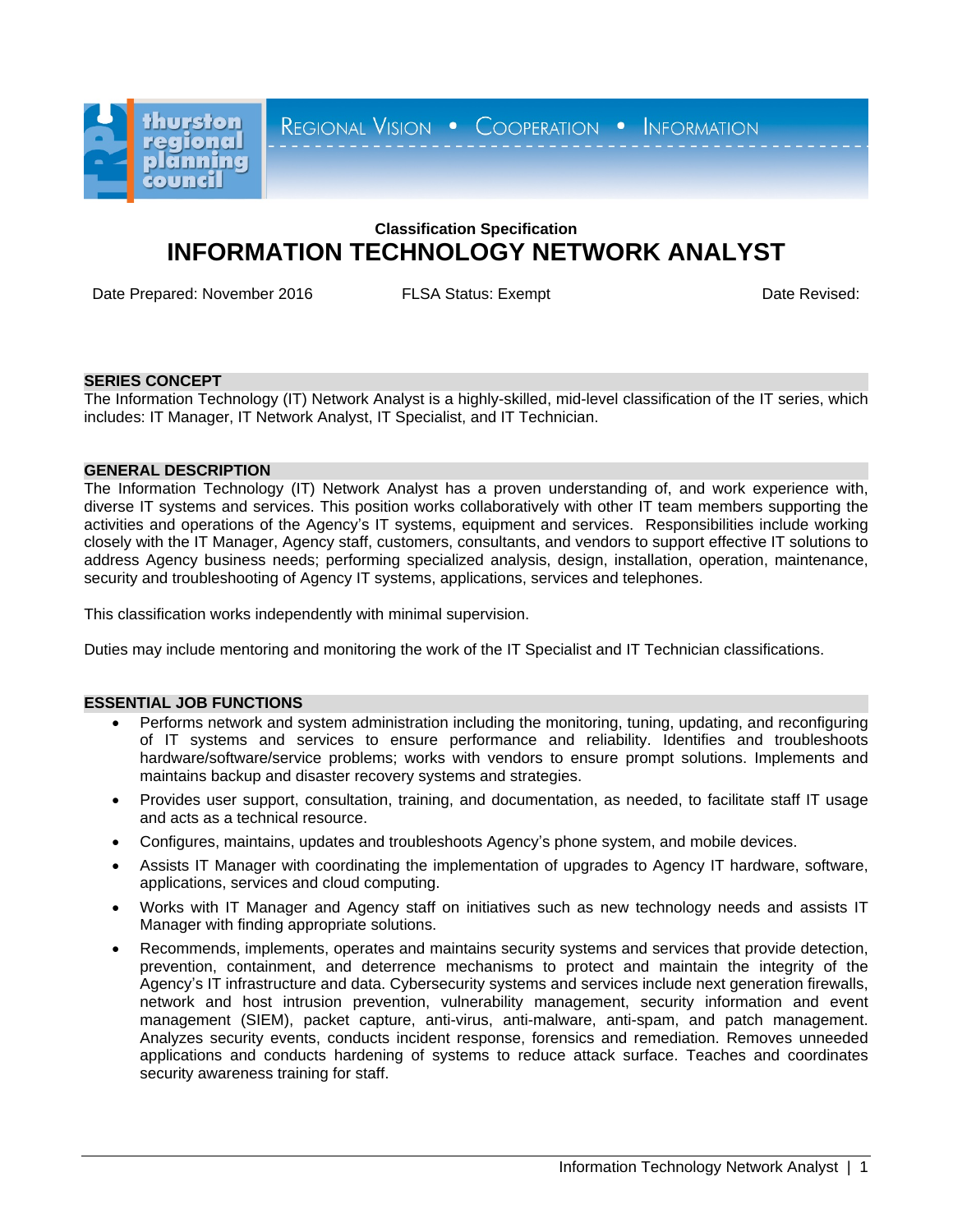- Supports the Agency's internet services and the Agency remote access system.
- Provides user high-level support, training, documentation and acts as a technical resource.
- Provides direction to IT Specialist and Technician, contract employees, and consultants.
- Ensures TRPC data is kept secure and confidential.

#### **OTHER JOB FUNCTIONS**

Performs other related duties as assigned.

#### **DISTINGUISHING FEATURES**

The Information Technology Network Analyst classification is distinguished by the high level of responsibility for the operation, management, and maintenance of the Agency's network, IT services and associated technology. This classification works collaboratively with the Agency IT team. This classification requires a comprehensive knowledge of IT system management.

#### **WORKING CONDITIONS**

Work is performed indoors in an office environment. The ability to lift computer components, move furniture, work in tight spaces or on ladders is occasionally required. Must maintain a level of physical and mental fitness necessary to perform the essential functions of the position.

#### **EDUCATION & EXPERIENCE**

EDUCATION – MINIMUM: Bachelor's degree in computer science or related field or equivalent combination of education and experience.

#### EXPERIENCE – MINIMUM:

Three years of increasingly responsible experience in Information Technology. Experience managing IT operations, and overseeing computer upgrades and installations.

### PREFERRED:

Project management experience.

#### OR SUBSTITUTING

Any demonstrated combination of experience and education that provides the applicant with the required knowledge and abilities.

#### **KNOWLEDGE AND ABILITIES**

Knowledge of:

- Servers, Desktops, Laptops, Mobile Devices, and Related Applications
- Wired and Wireless Networking
- **Cybersecurity**
- Data Backup and Disaster Recovery
- Hardware and Software Virtualization
- Storage Area Networks
- Internet Technologies
- Cloud Computing
- Mobile Computing
- Email Administration
- Remote Access
- VOIP Telephone Systems